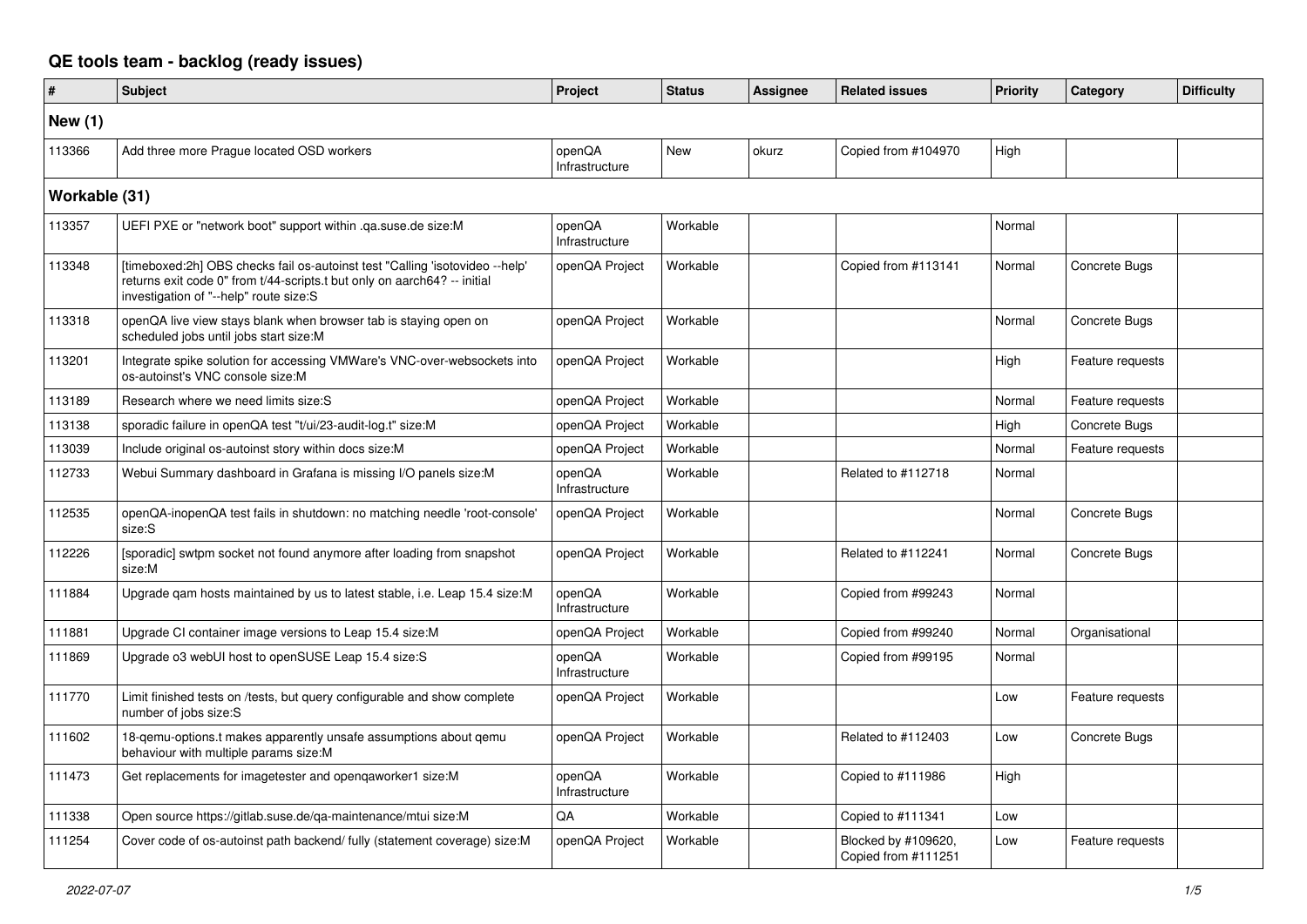| $\vert$ #       | <b>Subject</b>                                                                                                                                                                                    | Project                  | <b>Status</b> | <b>Assignee</b> | <b>Related issues</b>                                                                                                                                                              | <b>Priority</b> | Category         | <b>Difficulty</b> |
|-----------------|---------------------------------------------------------------------------------------------------------------------------------------------------------------------------------------------------|--------------------------|---------------|-----------------|------------------------------------------------------------------------------------------------------------------------------------------------------------------------------------|-----------------|------------------|-------------------|
| 111066          | Document suggested workflows for multiple teams reviewing openQA test<br>results size:M                                                                                                           | openQA Project           | Workable      |                 |                                                                                                                                                                                    | Normal          | Feature requests |                   |
| 110545          | Investigate and fix higher instability of openqaworker-arm-4/5 vs. arm-1/2/3 -<br>further things to try size:M                                                                                    | openQA<br>Infrastructure | Workable      |                 | Copied to #111578                                                                                                                                                                  | High            |                  |                   |
| 109746          | Improve QA related server room management, consistent naming and<br>tagging size:M                                                                                                                | openQA<br>Infrastructure | Workable      |                 | Copied from #102650,<br>Copied to #110521                                                                                                                                          | Low             |                  |                   |
| 109112          | Improve os-autoinst sshXtermVt.pm connection error handling (was: "Test<br>died: Error connecting to <root@redcurrant-4.ga.suse.de>: No route to host")<br/>size:M</root@redcurrant-4.ga.suse.de> | openQA<br>Infrastructure | Workable      |                 | Related to #98832, Has<br>duplicate #109719                                                                                                                                        | Low             |                  |                   |
| 107941          | [sporadic] openQA Fullstack test t/full-stack.t can still fail with "udevadm" log<br>message size:M                                                                                               | openQA Project           | Workable      |                 |                                                                                                                                                                                    | Low             | Concrete Bugs    |                   |
| 107923          | qem-bot: Ignore not-ok openQA jobs for specific incident based on openQA<br>job comment size:M                                                                                                    | QA                       | Workable      |                 | Related to #109857,<br>Related to #111078                                                                                                                                          | Normal          |                  |                   |
| 106056          | [virtualization][tools] Improve retry behaviour and connection error handling in<br>backend::ipmi (was: "Fail to connect opengaipmi5-sp.ga.suse.de on our osd<br>environment") size:M             | openQA Project           | Workable      |                 | Related to #102650                                                                                                                                                                 | Low             | Feature requests |                   |
| 104781          | Getting familiar with oscqam plugin size:M                                                                                                                                                        | QA                       | Workable      |                 | Related to #109779                                                                                                                                                                 | Normal          |                  |                   |
| 94952           | [easy][beginner] Increase code coverage of os-autoinst basetest.pm size:M                                                                                                                         | openQA Project           | Workable      |                 |                                                                                                                                                                                    | Low             | Feature requests |                   |
| 105594          | Two new machines for OSD and o3, meant for bare-metal virtualization<br>size:M                                                                                                                    | openQA<br>Infrastructure | Workable      | nicksinger      | Related to #110227                                                                                                                                                                 | Normal          |                  |                   |
| 100967          | Use more perl signatures - openQA size:M                                                                                                                                                          | openQA Project           | Workable      | okurz           | Copied from #99663,<br>Copied to #105127                                                                                                                                           | Low             | Feature requests |                   |
| 99663           | Use more perl signatures - os-autoinst size:M                                                                                                                                                     | openQA Project           | Workable      | okurz           | Related to #102146,<br>Related to #104986,<br>Related to #104520,<br>Related to #106654,<br>Related to #108323,<br>Related to #110983,<br>Related to #112319,<br>Copied to #100967 | Low             | Feature requests |                   |
| 81899           | [easy][beginner] Move code from isotovideo to a module size:M                                                                                                                                     | openQA Project           | Workable      | okurz           | Related to #108530                                                                                                                                                                 | Low             | Feature requests |                   |
| In Progress (1) |                                                                                                                                                                                                   |                          |               |                 |                                                                                                                                                                                    |                 |                  |                   |
| 111992          | Deal with QEMU and OVMF default resolution being 1280x800, affecting (at<br>least) gxl size:M                                                                                                     | openQA Project           | In Progress   | tinita          | Related to #111866,<br>Related to #111863                                                                                                                                          | High            | Feature requests |                   |
| Blocked (36)    |                                                                                                                                                                                                   |                          |               |                 |                                                                                                                                                                                    |                 |                  |                   |
| 108530          | os-autoinst plugins: x11_start_program from os-autoinst-distri-openQA<br>dynamically loaded from another git repo size:M                                                                          | openQA Project           | Blocked       | cdywan          | Related to #81899                                                                                                                                                                  | Normal          | Feature requests |                   |
| 112367          | [tools] python-paramiko on Leap/SLE throws exception with ed25519 key<br>size:M                                                                                                                   | $\mathsf{QA}$            | Blocked       | jbaier_cz       |                                                                                                                                                                                    | Normal          |                  |                   |
| 103971          | [epic] Easy *re*-triggering and cloning of multi-machine tests                                                                                                                                    | openQA Project           | Blocked       | mkittler        | Related to #66071                                                                                                                                                                  | Normal          | Feature requests |                   |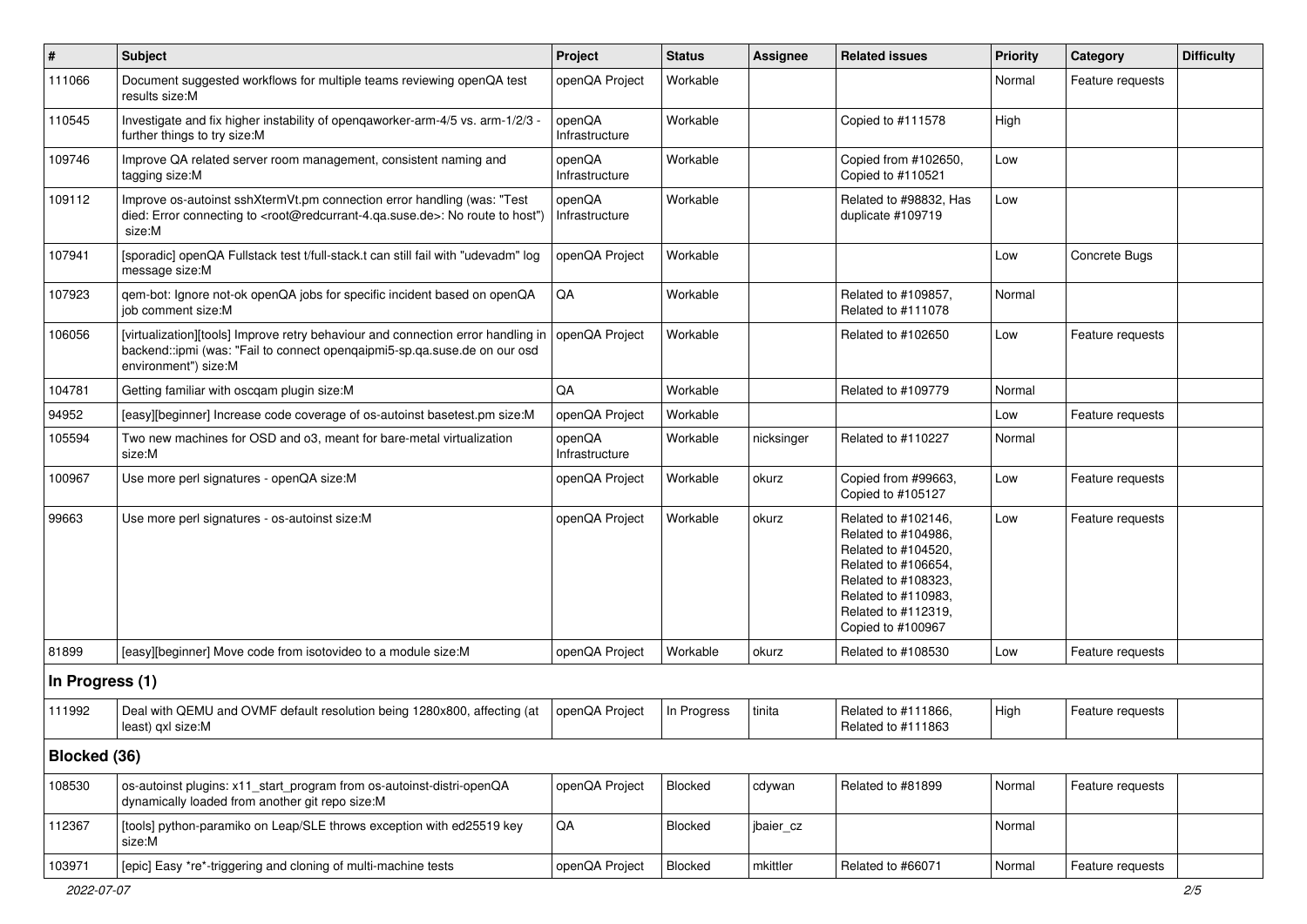| $\vert$ # | <b>Subject</b>                                                                                                                                                                                                            | Project                  | <b>Status</b>  | <b>Assignee</b> | <b>Related issues</b>                                                                                                                                    | <b>Priority</b> | Category         | <b>Difficulty</b> |
|-----------|---------------------------------------------------------------------------------------------------------------------------------------------------------------------------------------------------------------------------|--------------------------|----------------|-----------------|----------------------------------------------------------------------------------------------------------------------------------------------------------|-----------------|------------------|-------------------|
| 103962    | [saga][epic] Easy multi-machine handling: MM-tests as first-class citizens                                                                                                                                                | openQA Project           | <b>Blocked</b> | mkittler        | Copied to #112862                                                                                                                                        | Normal          | Feature requests |                   |
| 101048    | [epic] Investigate and fix higher instability of openqaworker-arm-4/5 vs.<br>$arm-1/2/3$                                                                                                                                  | openQA Project           | Blocked        | mkittler        | Related to #101030                                                                                                                                       | High            | Concrete Bugs    |                   |
| 98952     | [epic] t/full-stack.t sporadically fails "clickElement: element not interactable"<br>and other errors                                                                                                                     | openQA Project           | Blocked        | mkittler        | Related to #101734                                                                                                                                       | Low             | Concrete Bugs    |                   |
| 108974    | Loan Fujitsu server for OpenQA FIPS testing needs                                                                                                                                                                         | openQA<br>Infrastructure | Blocked        | nicksinger      |                                                                                                                                                          | Normal          |                  |                   |
| 103736    | Make aarch64 machine chan-1 up and running after it is broken size:M                                                                                                                                                      | openQA<br>Infrastructure | Blocked        | nicksinger      |                                                                                                                                                          | High            |                  |                   |
| 113141    | OBS checks fail os-autoinst test "Calling 'isotovideo --help' returns exit code<br>0" from t/44-scripts.t but only on aarch64?                                                                                            | openQA Project           | Blocked        | okurz           | Copied to #113348                                                                                                                                        | High            | Concrete Bugs    |                   |
| 111986    | Ensure uno openganet opensuse org is properly used                                                                                                                                                                        | openQA<br>Infrastructure | Blocked        | okurz           | Copied from #111473                                                                                                                                      | Normal          |                  |                   |
| 111872    | Upgrade osd webUI host to openSUSE Leap 15.4                                                                                                                                                                              | openQA<br>Infrastructure | Blocked        | okurz           | Copied from #99198                                                                                                                                       | Normal          |                  |                   |
| 111866    | Upgrade osd workers and openga-monitor to openSUSE Leap 15.4                                                                                                                                                              | openQA<br>Infrastructure | Blocked        | okurz           | Related to #111992,<br>Copied from #99192                                                                                                                | Normal          |                  |                   |
| 111863    | Upgrade o3 workers to openSUSE Leap 15.4                                                                                                                                                                                  | openQA<br>Infrastructure | Blocked        | okurz           | Related to #111992,<br>Copied from #99189                                                                                                                | Normal          |                  |                   |
| 111860    | [epic] Upgrade all our infrastructure, e.g. o3+osd workers+webui and<br>production workloads, to openSUSE Leap 15.4                                                                                                       | openQA Project           | Blocked        | okurz           | Copied from #99183                                                                                                                                       | Normal          | Organisational   |                   |
| 111347    | [saga][epic] Properly maintained Maintenance QA tooling                                                                                                                                                                   | QA                       | Blocked        | okurz           | Copied from #99303                                                                                                                                       | Normal          |                  |                   |
| 110920    | Emails from 03 are rejected by mx2.suse.de for certain sender/recipients<br>size:S                                                                                                                                        | openQA<br>Infrastructure | <b>Blocked</b> | okurz           | Copied from #110629,<br>Copied to #112673                                                                                                                | High            |                  |                   |
| 110884    | [epic] Properly maintained open source mtui+oscgam                                                                                                                                                                        | QA                       | Blocked        | okurz           |                                                                                                                                                          | Normal          |                  |                   |
| 109920    | Identify reproducible product issues using openga-investigate size:M                                                                                                                                                      | QA                       | Blocked        | okurz           | Copied to #110176                                                                                                                                        | Normal          |                  |                   |
| 109846    | [epic] Ensure all our database tables accomodate enough data, e.g. bigint for<br>ids                                                                                                                                      | openQA Project           | Blocked        | okurz           | Copied from #109836                                                                                                                                      | Normal          | Feature requests |                   |
| 109740    | [epic] Stable os-autoinst unit tests with good coverage                                                                                                                                                                   | openQA Project           | Blocked        | okurz           | Related to #109620                                                                                                                                       | Low             | Feature requests |                   |
| 109668    | [saga][epic] Stable and updated non-qemu backends for SLE validation                                                                                                                                                      | openQA Project           | Blocked        | okurz           | Related to #37339                                                                                                                                        | High            | Feature requests |                   |
| 109656    | [epic] Stable non-gemu backends                                                                                                                                                                                           | openQA Project           | Blocked        | okurz           | Related to #99345                                                                                                                                        | Normal          | Feature requests |                   |
| 108527    | [epic] os-autoinst plugins (or wheels or leaves or scrolls) for scalable code<br>reuse of helper functions and segmented test distributions                                                                               | openQA Project           | <b>Blocked</b> | okurz           | Copied from #106922                                                                                                                                      | Normal          | Feature requests |                   |
| 106922    | [epic][sporadic] openga_from_git fails in dashboard due to<br>ensure_unlocked_desktop not expecting password entry screen in case of<br>locked desktop auto_review:"match=desktop-runner,screenlock timed<br>out.*":retry | openQA Project           | Blocked        | okurz           | Related to #103122,<br>Related to #92092,<br>Related to #44441,<br>Related to #46589,<br>Related to #64078,<br>Copied from #106919,<br>Copied to #108527 | Normal          | Feature requests |                   |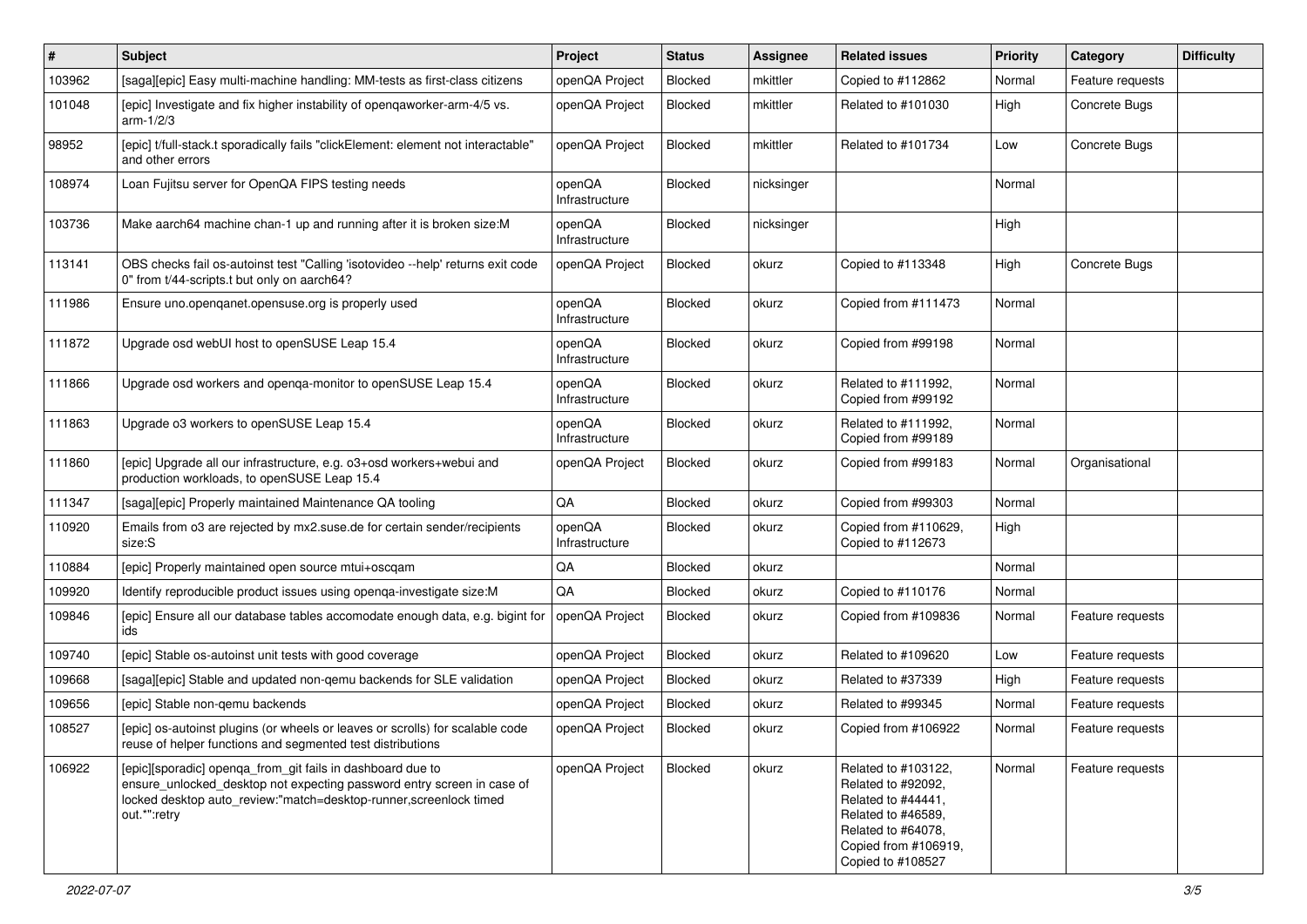| $\vert$ #     | Subject                                                                                                                                                           | Project                  | <b>Status</b>  | <b>Assignee</b> | <b>Related issues</b>                                                               | <b>Priority</b> | Category                  | <b>Difficulty</b> |
|---------------|-------------------------------------------------------------------------------------------------------------------------------------------------------------------|--------------------------|----------------|-----------------|-------------------------------------------------------------------------------------|-----------------|---------------------------|-------------------|
| 100688        | [epic][virtualization][3rd party hypervisor] Add svirt backend compatibility for<br>vmware 7.0                                                                    | openQA Project           | <b>Blocked</b> | okurz           |                                                                                     | High            | Feature requests          |                   |
| 99660         | [epic] Use more perl signatures in our perl projects                                                                                                              | openQA Project           | <b>Blocked</b> | okurz           |                                                                                     | Low             | Feature requests          |                   |
| 99579         | [epic][retro] Follow-up to "Published QCOW images appear to be<br>uncompressed"                                                                                   | openQA Project           | Blocked        | okurz           | Related to #96557,<br>Copied from #99246                                            | Low             | Organisational            |                   |
| 98472         | [epic] Scale out: Disaster recovery deployments of existing openQA<br>infrastructures                                                                             | openQA Project           | Blocked        | okurz           |                                                                                     | Normal          | Feature requests          |                   |
| 97862         | More openQA worker hardware for OSD size:M                                                                                                                        | openQA<br>Infrastructure | Blocked        | okurz           | Copied from #97043,<br>Copied to #104970                                            | High            |                           |                   |
| 97190         | Limit size of initial requests everywhere, e.g. /, /tests, etc., over webUI and<br><b>API</b>                                                                     | openQA Project           | <b>Blocked</b> | okurz           | Related to #41054,<br>Related to #110680,<br>Related to #110677                     | Normal          | Feature requests          |                   |
| 96539         | Conclude migration of gam.suse.de                                                                                                                                 | QA                       | Blocked        | okurz           |                                                                                     | Normal          |                           |                   |
| 94105         | [epic] Use feedback from openga-investigate to automatically inform on<br>github pull requests, open tickets, weed out automatically failed tests                 | QA                       | Blocked        | okurz           | Related to #91773,<br>Related to #107014                                            | Normal          |                           |                   |
| 92854         | [epic] limit overload of openQA webUI by heavy requests                                                                                                           | openQA Project           | Blocked        | okurz           | Copied from #92770                                                                  | Normal          | Feature requests          |                   |
| 91914         | [epic] Make reviewing openQA results per squad easier                                                                                                             | openQA Project           | Blocked        | okurz           | Related to #52655,<br>Related to #93710,<br>Copied from #91467.<br>Copied to #99306 | Normal          | Feature requests          |                   |
| 91646         | [saga][epic] SUSE Maintenance QA workflows with fully automated testing,<br>approval and release                                                                  | <b>OA</b>                | <b>Blocked</b> | okurz           | Copied to #99303                                                                    | Normal          |                           |                   |
| 80142         | [saga][epic] Scale out: Redundant/load-balancing deployments of openQA,<br>easy containers, containers on kubernetes                                              | openQA Project           | <b>Blocked</b> | okurz           | Related to #80466,<br>Related to #92893,<br>Related to #110497                      | High            | Feature requests          |                   |
| Feedback (12) |                                                                                                                                                                   |                          |                |                 |                                                                                     |                 |                           |                   |
| 109737        | [opensuse][sporadic] test fails in chromium due to lost characters when<br>typing in the address bar size:M                                                       | openQA Tests             | Feedback       | cdywan          | Related to #107632                                                                  | High            | Bugs in existing<br>tests |                   |
| 112673        | Cannot send emails from o3 size:M                                                                                                                                 | openQA<br>Infrastructure | Feedback       | jbaier_cz       | Copied from #110920                                                                 | High            |                           |                   |
| 113282        | Many incompletes due to VNC error "backend died: unexpected end of data<br>at /usr/lib/os-autoinst/consoles/VNC.pm line 183.", especially on o3/aarch64<br>size:M | openQA Project           | Feedback       | mkittler        | Related to #111004                                                                  | Normal          | Concrete Bugs             |                   |
| 112265        | Just use bigint in all our database tables (for auto-incremented ID-columns)<br>size:M                                                                            | openQA Project           | Feedback       | mkittler        | Related to #112718                                                                  | Normal          | Feature requests          |                   |